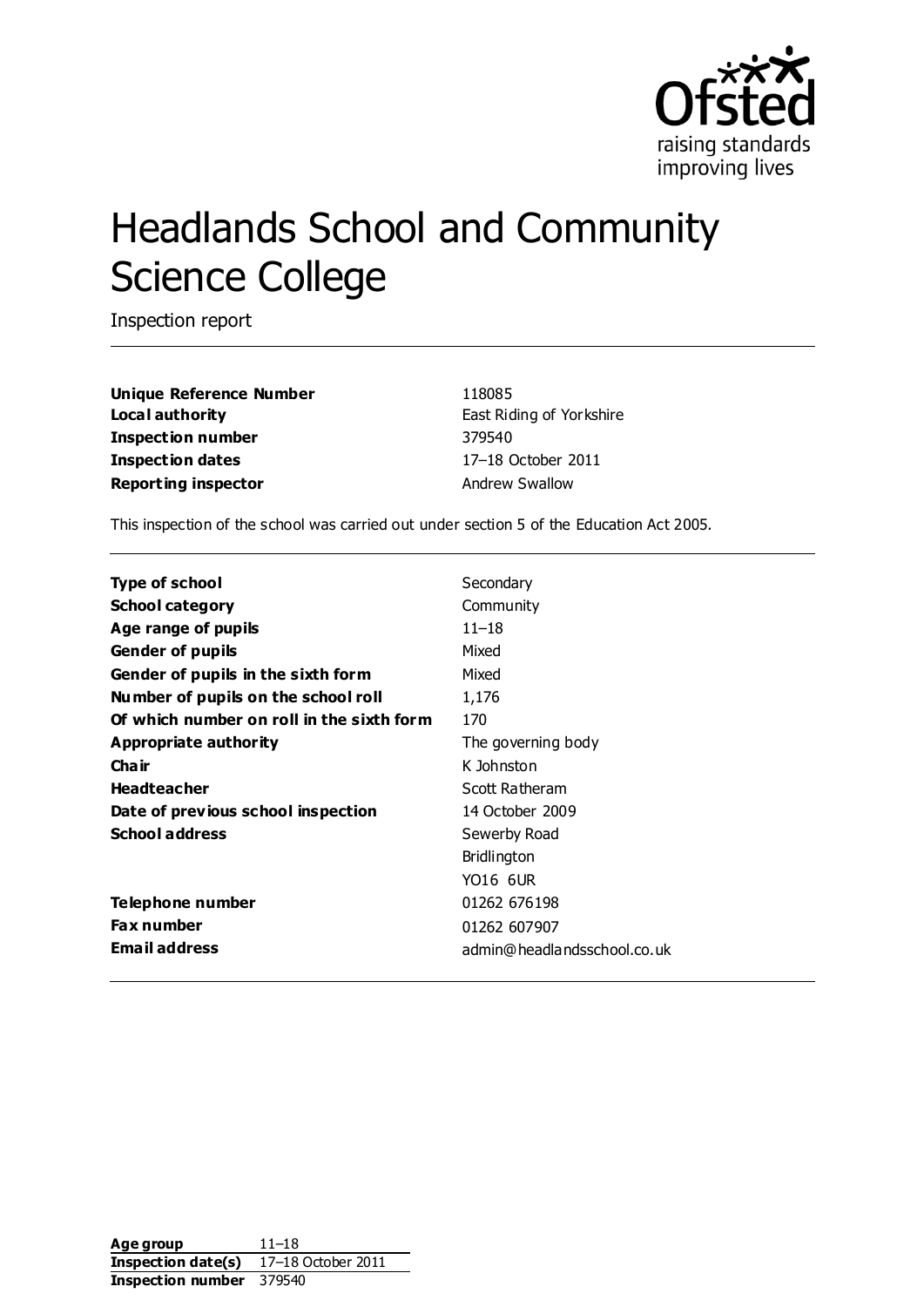The Office for Standards in Education, Children's Services and Skills (Ofsted) regulates and inspects to achieve excellence in the care of children and young people, and in education an d skills for learners of all ages. It regulates and inspects childcare and children's social care, and inspects the Children and Family Court Advisory Support Service (Cafcass), schools, colleges, initial teacher training, work-based learning and skills training, adult and community learning, and education and training in prisons and other secure establishments. It rates council children's services, and inspects services for looked after children, safeguarding and child protection.

Further copies of this report are obtainable from the school. Under the Education Act 2005, the school must provide a copy of this report free of charge to certain categories of people. A charge not exceeding the full cost of reproduction may be made for any other copies supplied.

If you would like a copy of this document in a different format, such as large print or Braille, please telephone 0300 123 4234, or email [enquiries@ofsted.gov.uk](mailto:enquiries@ofsted.gov.uk)

You may copy all or parts of this document for non-commercial purposes, as long as you give details of the source and date of publication and do not alter the information in any way.

To receive regular email alerts about new publications, including survey reports and school inspection reports, please visit our website and go to 'Subscribe'.

Piccadilly Gate Store Street Manchester M1 2WD

T: 0300 123 4234 Textphone: 0161 618 8524 [enquiries@ofsted.gov.uk](mailto:enquiries@ofsted.gov.uk) [www.ofsted.gov.uk](http://www.ofsted.gov.uk/)



© Crown copyright 2011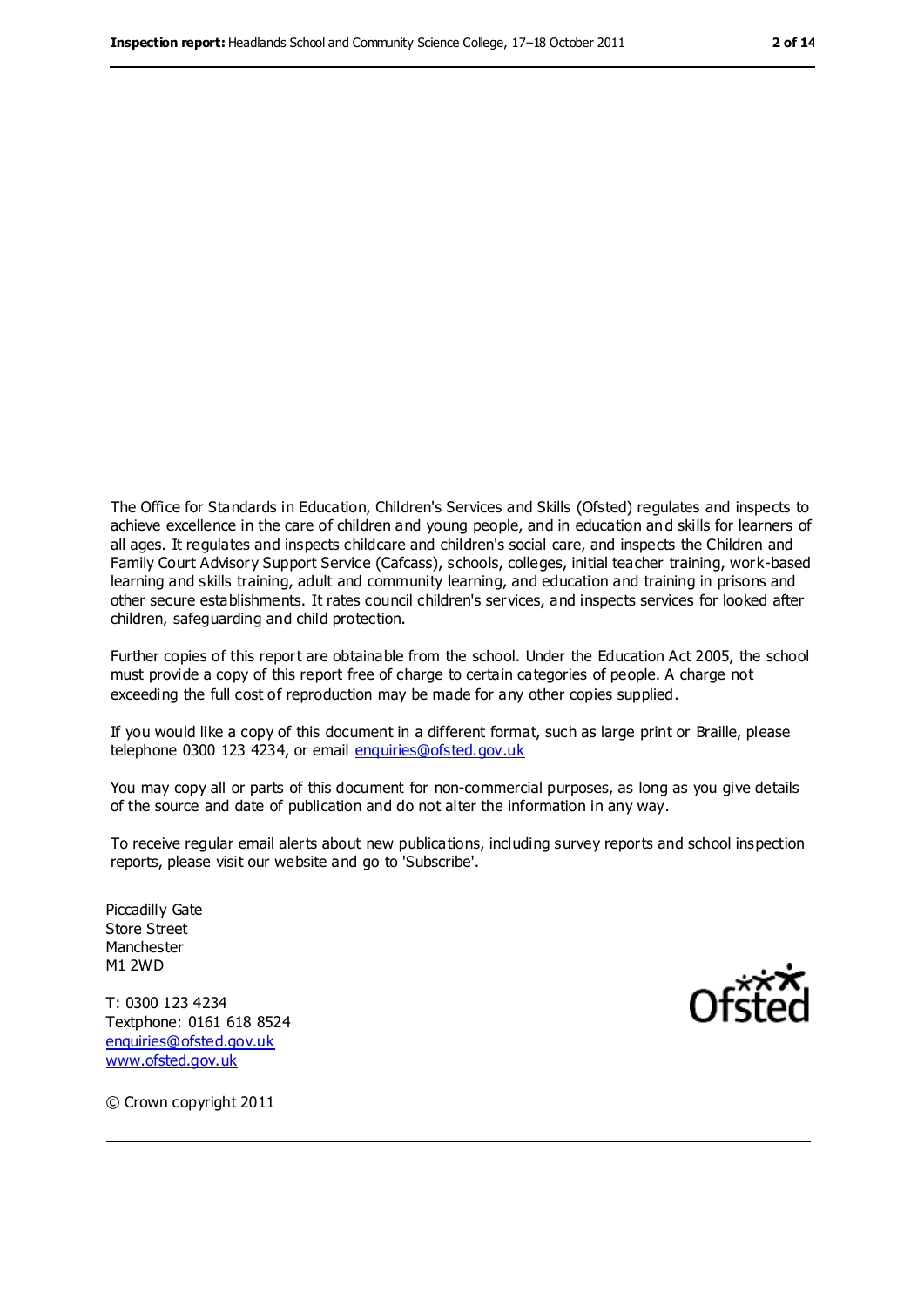# **Introduction**

This inspection was carried out by five additional inspectors. Inspectors observed teaching and learning in 46 lessons taught by 46 teachers. The inspectors held meetings with members of the governing body, staff and groups of students. The inspectors observed the school's work, and looked at the monitoring of students' progress, the school's self-evaluation and planning for improvement, and documentation relating to safeguarding. Questionnaires from 73 parents and carers were scrutinised, together with those returned by staff and students.

The inspection team reviewed many aspects of the school's work. It looked in detail at a number of key areas.

- $\blacksquare$  How well students make progress and achieve, especially in English.
- How effectively teaching and the use of assessment impact on students' attainment, learning and progress.
- How effectively leaders and managers at all levels drive improvement, especially in English.
- The extent to which provision and outcomes in the sixth form are improving.

# **Information about the school**

This is a larger than average size secondary school in which the proportion of students known to be entitled to free school meals is in line with the national average. The proportion of students with special educational needs and/or disabilities is also average. Very few students speak English as an additional language or come from minority ethnic backgrounds. The school has specialist science status. The school has achieved Healthy School status. It is also a recognised centre of excellence for peer mentoring.

Since the last inspection, the acting headteacher has been appointed to the substantive role, and a new Chair of the Governing Body is also in place. There have been substantial changes in staffing, including a restructured senior leadership team.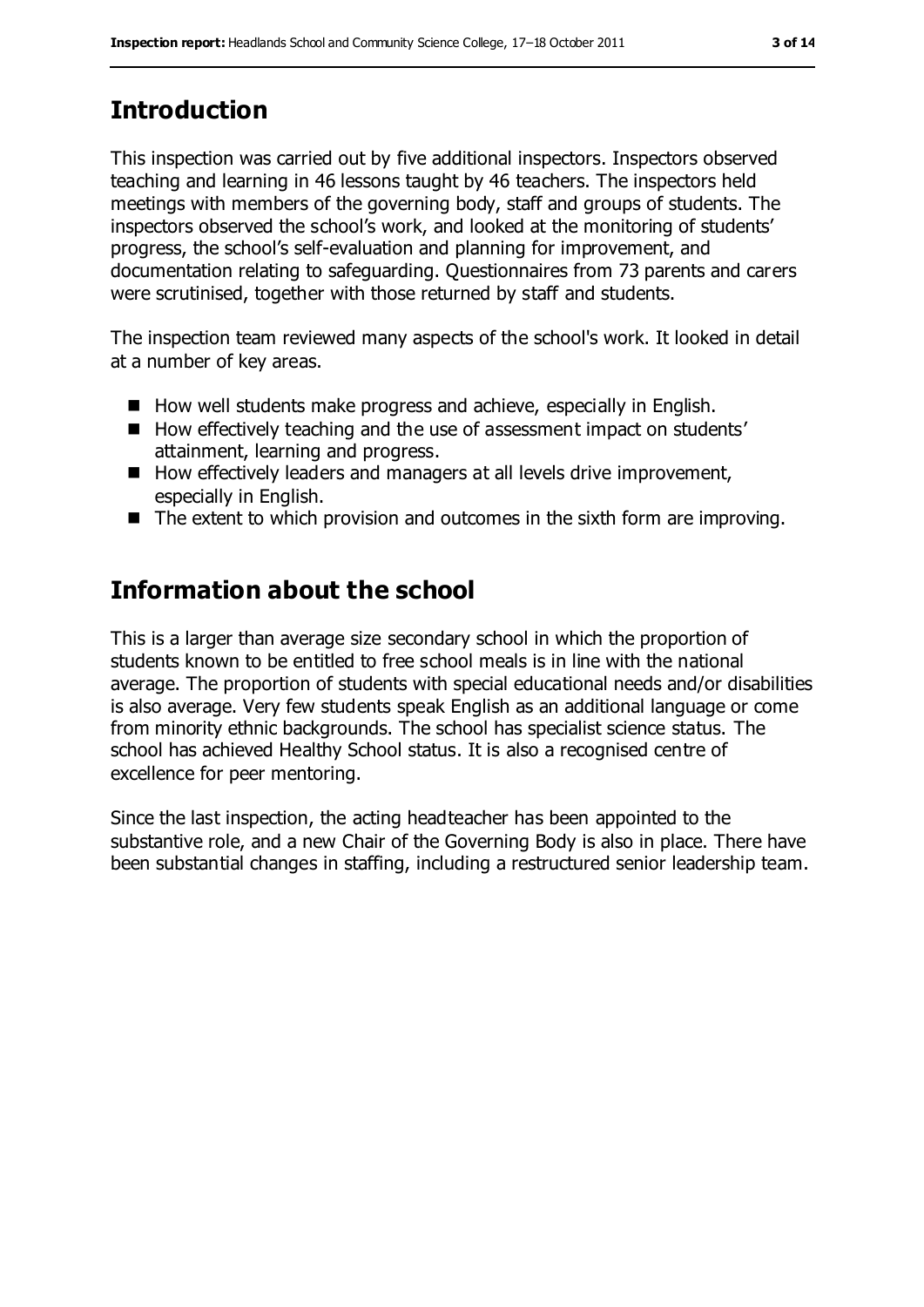**Inspection grades: 1 is outstanding, 2 is good, 3 is satisfactory and 4 is inadequate** Please turn to the glossary for a description of the grades and inspection terms

## **Inspection judgements**

#### **Overall effectiveness: how good is the school? 3**

#### **The school's capacity for sustained improvement 2**

#### **Main findings**

Headlands School and Community Science College provides a satisfactory and improving standard of education for its students. The new headteacher exudes strong leadership and sets high expectations for all staff. Leaders and managers, at all levels, are increasingly ambitious on the part of all students, and thoroughly committed to raising achievement and improving the quality of teaching and learning. As a consequence, overall levels of attainment have risen sharply since the last inspection and students now reach the national average in several subjects, notably in mathematics and science. Members of the governing body are equally aspirational on the part of the students and the community that the school serves. Rigorous arrangements are in place to check the quality of the school's work and to hold to account key staff for students' outcomes. Students, parents and carers are generally supportive of the school. Typical comments are that 'the school is going from strength-to-strength' and that 'it is an effective learning environment.'

The quality of care, guidance and support, and arrangements to keep students safe, are good. As a consequence, students say they feel secure in their learning and that adults are always there to 'lend a listening ear.' Many take full advantage of the range of opportunities on offer to contribute readily to school life and the local environment. Students believe that the school is an increasingly calm and orderly place where they can succeed.

The vast majority of students join and leave the school with broadly average attainment. For the most part they achieve satisfactorily across Years 7 to 11. In the sixth form, achievement is also satisfactory, with increasing numbers of students reaching national expectations by the end of Year 13. Recently, achievement and levels of attainment in English have dipped in the main school, largely due to staffing issues. Staffing is now stable. Latest teachers' assessments and standards in lessons show that students' rates of progress are picking up in English, and that attainment is broadly average.

The quality of teaching and learning across the school is satisfactory, with a larger proportion of good lessons than at the time of the last inspection. Nonetheless, in a number of lessons, learning is unstimulating and resources are not used imaginatively in order to enthuse students. Feedback to students about how well they are doing and what they need to do next is not yet a consistently effective feature of all lessons. The curriculum is satisfactory and the school's specialism has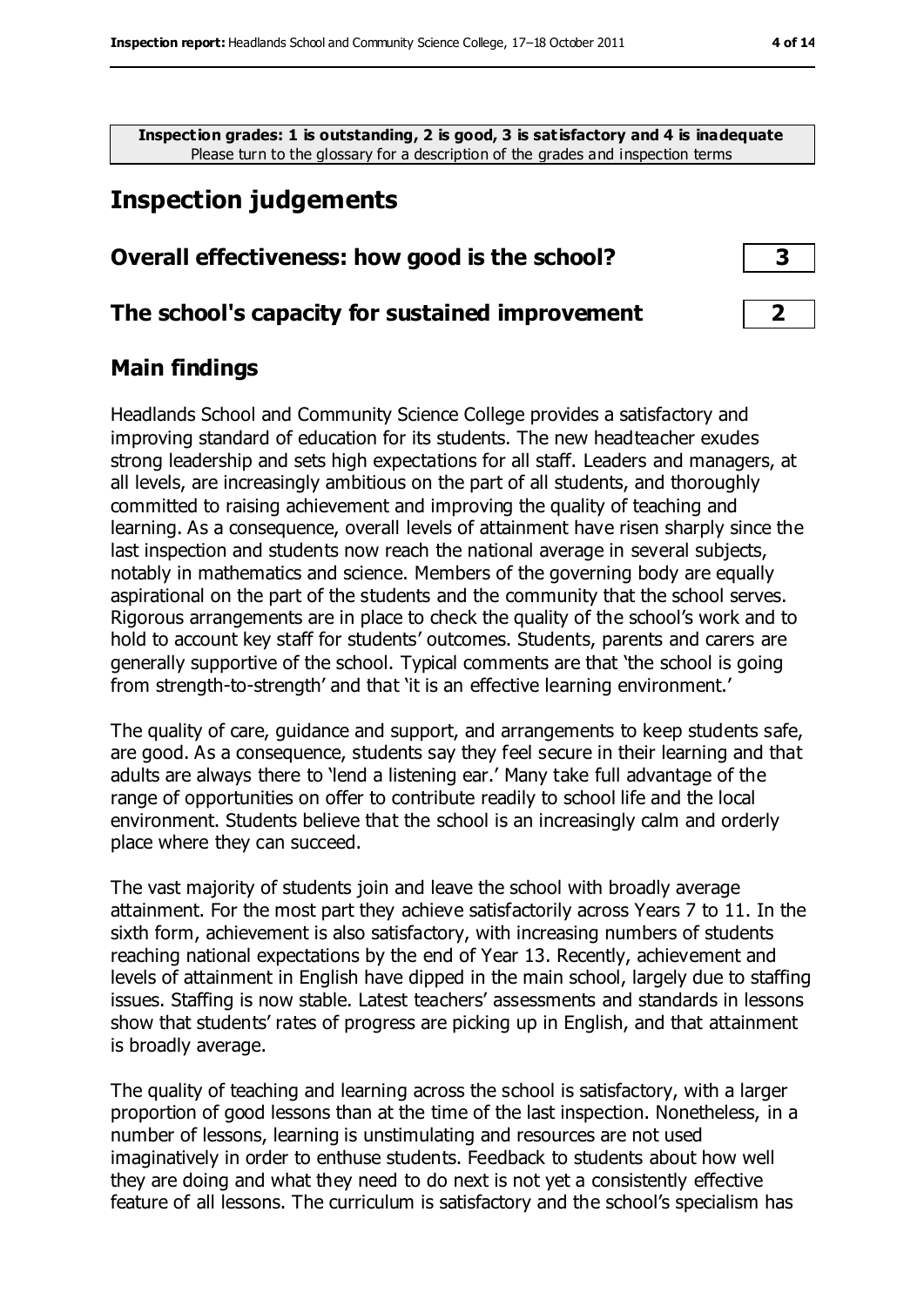been used well to provide different and exciting contexts for learning. Sixth form provision has improved since the last inspection and the new consortium arrangements are widening the courses on offer. However, opportunities for students to develop key language, mathematical and information and communication technology (ICT) skills are not yet sufficiently embedded in all subjects.

Good procedures are in place to confirm the school's performance. Self-evaluation is accurate. The governing body understands the strengths and areas for future development, and senior leaders and managers have robust plans in place to continue to raise overall attainment and to accelerate pupils' progress. All these characteristics highlight the school's good capacity for sustained improvement.

Up to 40% of the schools whose overall effectiveness is judged satisfactory may receive a monitoring visit by an Ofsted inspector before their next section 5 inspection.

## **What does the school need to do to improve further?**

- Accelerate students' progress across Years 7 to11 so that it is more rapid, especially in English by:
	- using data to pinpoint and tackle underperformance earlier
	- ensuring that all students understand fully their targets for improvement and have frequent opportunities to put them into practice.
- Improve the quality of teaching so that it is at least good across the school by:
	- ensuring all lessons motivate all learners and capture their interest
	- eliminating over-prescribed routines so that students are involved sooner in their learning
	- providing more time for learners to work together and think for themselves
	- matching activities, time and adults' support more closely to individual students' needs
	- providing frequent feedback to all learners about how well they are doing and what they need to do next, throughout all lessons
	- making sure that leaders and managers are more rigorous in checking the quality of students' learning and progress in lessons, and in using findings to promote more effective learning experiences.
- $\blacksquare$  Enhance further the curriculum by:
	- ensuring that key language, mathematical and information and communication (ICT) skills are reinforced and developed across all subjects
	- increasing the time available for physical education and sport in Years 10 and 11 so that all students enjoy a minimum of two hours per week.

## **Outcomes for individuals and groups of pupils 3**

Students show generally positive attitudes to learning. Their enjoyment is most evident when lively teaching challenges them to think for themselves. In a large number of lessons, however, students spend too long listening to the teacher and become passive, sometimes lethargic. As a consequence, they are not always keen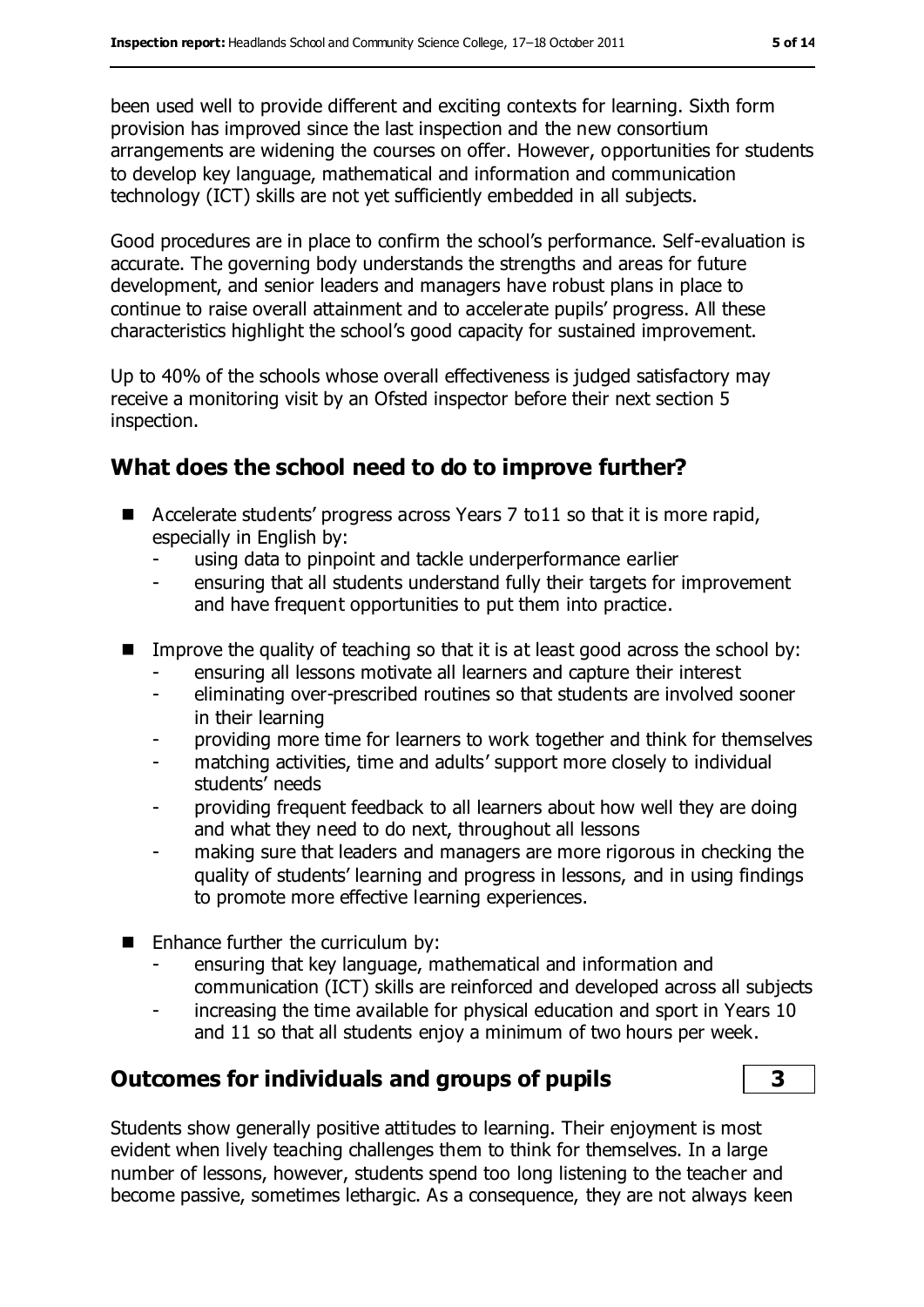to learn. Since the last inspection, standards have risen year on year, particularly the numbers of students gaining five or more good GCSE grades. In several subjects such as mathematics, science and the performing arts, students reach national averages and achieve satisfactorily. A robust action plan to address a recent shortfall in attainment in English has already resulted in standards recovering. During the inspection, attainment in English lessons and in students' work was predominantly average. The most recent teachers' assessments indicate that the vast majority of students are making satisfactory progress in English and mathematics, including those with special educational needs and/or disabilities.

Most students enjoy school. They understand the importance of a healthy lifestyle, although many do not eat a nutritional meal at lunchtimes, and the numbers involved in regular exercise and sport in Years 10 and 11 are not as high as they might be. Most students are polite and courteous. The lively behaviour that occurs, at times, around the school, is well managed. Students attend school regularly and enjoy the numerous responsibilities on offer, such as peer mentors and sports leaders, and participating in major performances. They are active in the local community through their work with the elderly and in keeping Bridlington tidy. Students' satisfactory spiritual, moral, social and cultural development is seen in their maturing work on conflict, tolerance and anti-discrimination in assemblies and tutorials.

These are the grades for pupils' outcomes

| Pupils' achievement and the extent to which they enjoy their learning<br>Taking into account:                             |   |  |
|---------------------------------------------------------------------------------------------------------------------------|---|--|
| Pupils' attainment <sup>1</sup>                                                                                           |   |  |
| The quality of pupils' learning and their progress                                                                        |   |  |
| The quality of learning for pupils with special educational needs and/or<br>disabilities and their progress               |   |  |
| The extent to which pupils feel safe                                                                                      |   |  |
| <b>Pupils' behaviour</b>                                                                                                  |   |  |
| The extent to which pupils adopt healthy lifestyles                                                                       | 3 |  |
| The extent to which pupils contribute to the school and wider community                                                   |   |  |
| The extent to which pupils develop workplace and other skills that will<br>contribute to their future economic well-being |   |  |
| Taking into account:                                                                                                      |   |  |
| Pupils' attendance <sup>1</sup>                                                                                           | 3 |  |
| The extent of pupils' spiritual, moral, social and cultural development                                                   |   |  |
|                                                                                                                           |   |  |

## **How effective is the provision?**

 $\overline{a}$ 

Teaching and learning are satisfactory and improving. Students make good progress when their thinking is challenged and when they are expected to work things out for themselves. In a Year 9 history lesson, for example, the use of different witness statements and time to share opinions in small groups, enthused learners, spurring them on to draw up a profile of 'Jack the Ripper'. Students grasped fully the contradictions and similarities in the statements provided. However, where teaching is still satisfactory, it frequently provides too many answers too readily for students. Lessons are slow to get underway, with the sharing of too many learning objectives

<sup>&</sup>lt;sup>1</sup>The grades for attainment and attendance are: 1 is high; 2 is above average; 3 is broadly average; and 4 is low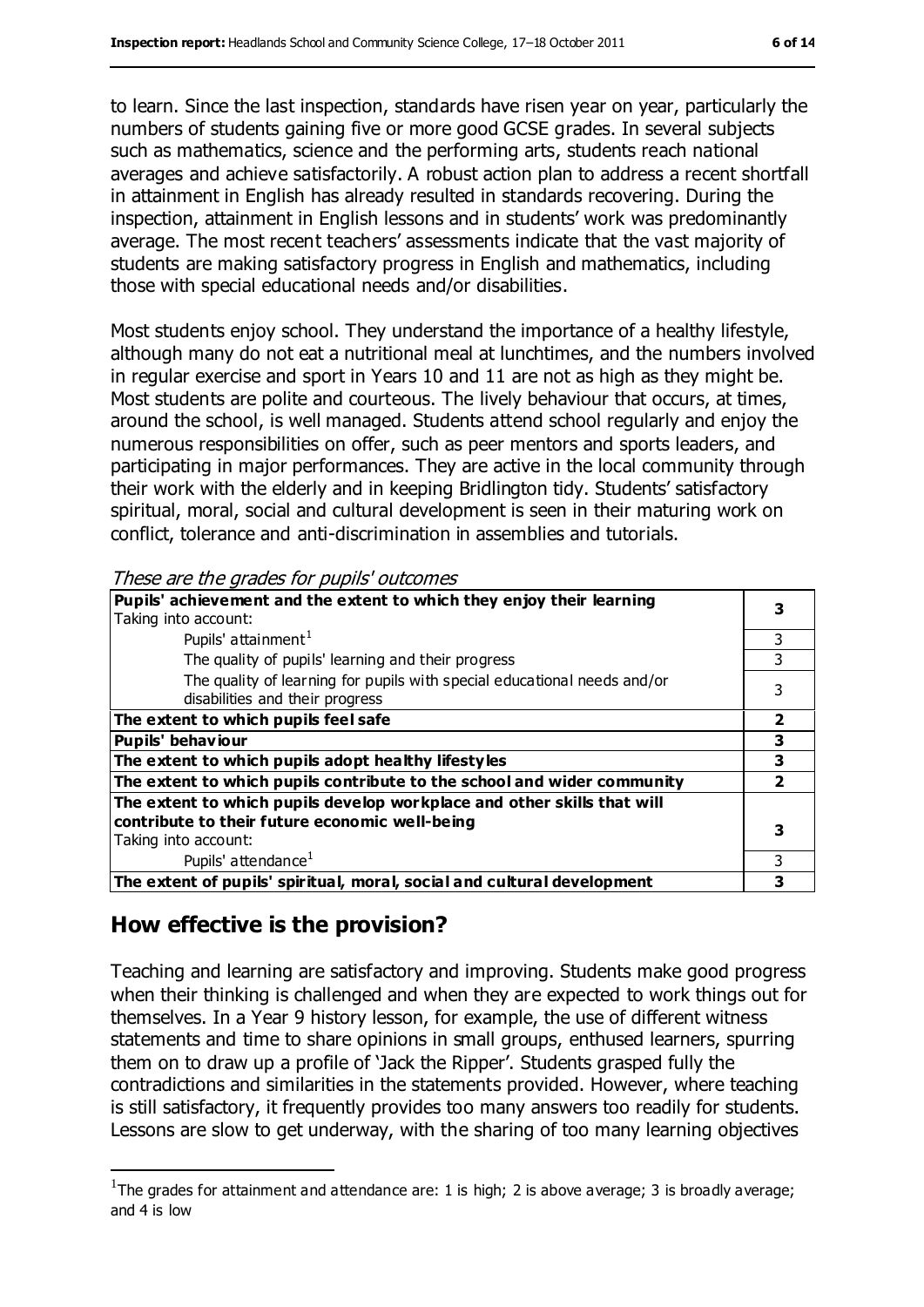and outcomes, at the expense of immediately igniting students' curiosity. Some teachers spend too long explaining and providing information. This encourages passivity in students' learning, limits the development of independent learning skills, and slows students' potential rates of progress. The use of assessment to support learning is satisfactory. Where teaching is good, students receive constant feedback about how well they are doing, often in one-to-one and small group situations. However, in some lessons assessment is restricted to asking and answering questions as a whole class, and to rushed interactions at the end of lessons. As a consequence, not all students understand fully whether they have achieved their individual targets. Too many lessons still provide the same tasks for all students irrespective of their needs and, as a result, some have insufficient opportunities to re-visit and improve on particular weaknesses in their knowledge and understanding.

The curriculum has been overhauled recently to make it much more appropriate to the abilities of different groups of learners. The new Key Stage 4 pathways are designed to make sure that the courses students follow are appropriately challenging. The science specialism has also been well used to provide different science courses and enrichment opportunities, such as science week and astronomy evenings. Provision for the performing arts is a strength. However, not all students in Years 10 and 11 have access to two hours of physical education per week.

Pastoral care and support for all students are good, especially in enabling students who are potentially vulnerable to be fully included in the life of the school. Transition arrangements for students into Year 7 are successful and they settle quickly. Students are happy with the advice they receive throughout the school when choosing subject options and making key decisions. Effective procedures are in place for promoting attendance and have led to significant improvements in reducing absence over the last three years.

These are the grades for the quality of provision

| The quality of teaching                                                  |   |
|--------------------------------------------------------------------------|---|
| Taking into account:                                                     |   |
| The use of assessment to support learning                                |   |
| The extent to which the curriculum meets pupils' needs, including, where |   |
| relevant, through partnerships                                           | 3 |
| The effectiveness of care, guidance and support                          |   |

#### **How effective are leadership and management?**

The headteacher has high aspirations on the part of all learners and sets a very positive tone for the work of the school. Recently, he has reorganised the management structure of the school to provide much clearer roles and responsibilities. Leaders and managers, at all levels, are now driving the school forward more strongly and with gathering pace. Information on students' progress and attainment is used increasingly effectively to hold staff rigorously to account for outcomes. Senior leaders recognise that there is scope to do this much sooner. Weaker teaching is being challenged and wide-ranging procedures are in place to check the quality of teaching and learning. However, the concentration is on teaching, without an equal focus on checking precisely the quality of learning and what it leads to in lessons. Leaders and managers recognise the importance of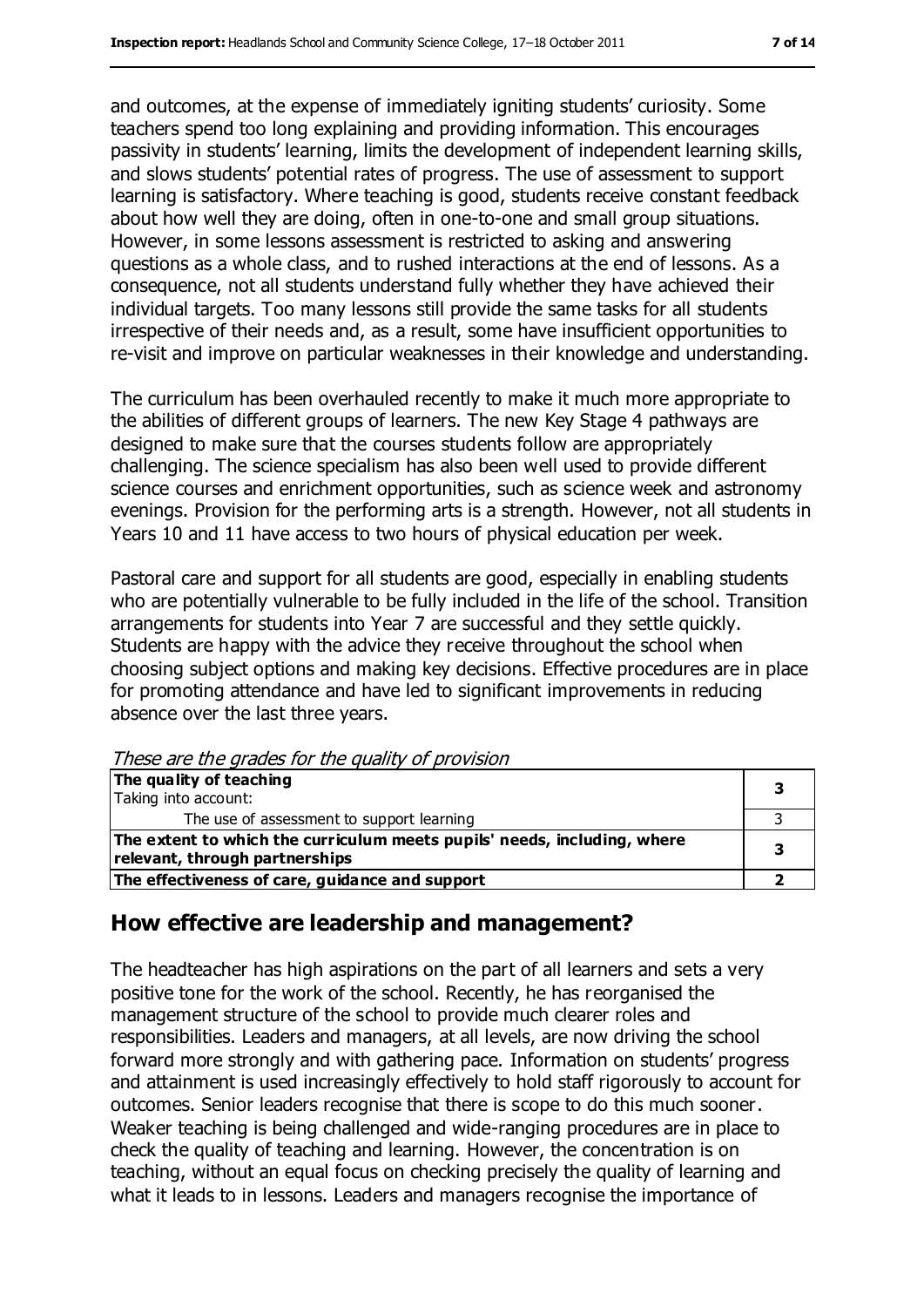combining the two. The governing body is very well informed about the school's performance and provides good support and challenge to the impetus to secure higher achievement and standards.

The school provides equal opportunities for all students to achieve and tackles any discrimination that arises. Improvements in attainment and achievement over time are evident for all groups of learners, and are testimony to the school's systematic arrangements to check regularly their rates of progress. Procedures for safeguarding are fully in place. Recruitment of adults to work alongside students is carried out meticulously. Training in child protection for staff is regular and of a good quality. Appropriate links have been forged with families and outside agencies to provide necessary support for potentially vulnerable students. The school promotes community cohesion satisfactorily. The school itself is a harmonious community, and students are increasingly active in their local environment. Trips abroad and opportunities in the curriculum make students aware of cultural differences. Nonetheless, there are limited plans to promote first-hand experiences of other cultures and religions in a range of community groups beyond the school and the immediate locality.

These are the grades for the leadership and management

| The effectiveness of leadership and management in embedding ambition and                               |   |
|--------------------------------------------------------------------------------------------------------|---|
| driving improvement                                                                                    |   |
| Taking into account:                                                                                   |   |
| The leadership and management of teaching and learning                                                 |   |
| The effectiveness of the governing body in challenging and supporting the                              |   |
| school so that weaknesses are tackled decisively and statutory responsibilities                        |   |
| met                                                                                                    |   |
| The effectiveness of the school's engagement with parents and carers                                   | 3 |
| The effectiveness of partnerships in promoting learning and well-being                                 | з |
| The effectiveness with which the school promotes equality of opportunity and<br>tackles discrimination |   |
| The effectiveness of safeguarding procedures                                                           | 2 |
| The effectiveness with which the school promotes community cohesion                                    |   |
| The effectiveness with which the school deploys resources to achieve value for<br>money                |   |

## **Sixth form**

Students make satisfactory progress during their time in the sixth form. The latest Year 13 results indicate improving attainment and are close to national averages. Students show mature and responsible attitudes to learning. They understand their targets and can discuss them in detail. They speak warmly about the school and feel they are well supported. They make positive contributions to the life of the school through their roles as mentors for younger students and school prefects, representatives on the various sixth-form leadership groups, and by taking the initiative in charity fund raising activities.

Teaching overall is satisfactory, but there are examples of good and sometimes outstanding teaching. It is most effective when students are given the freedom to explore issues, deepen their thinking and justify viewpoints, for themselves. The post-16 curriculum has recently been reviewed. The new 'shores' offer is providing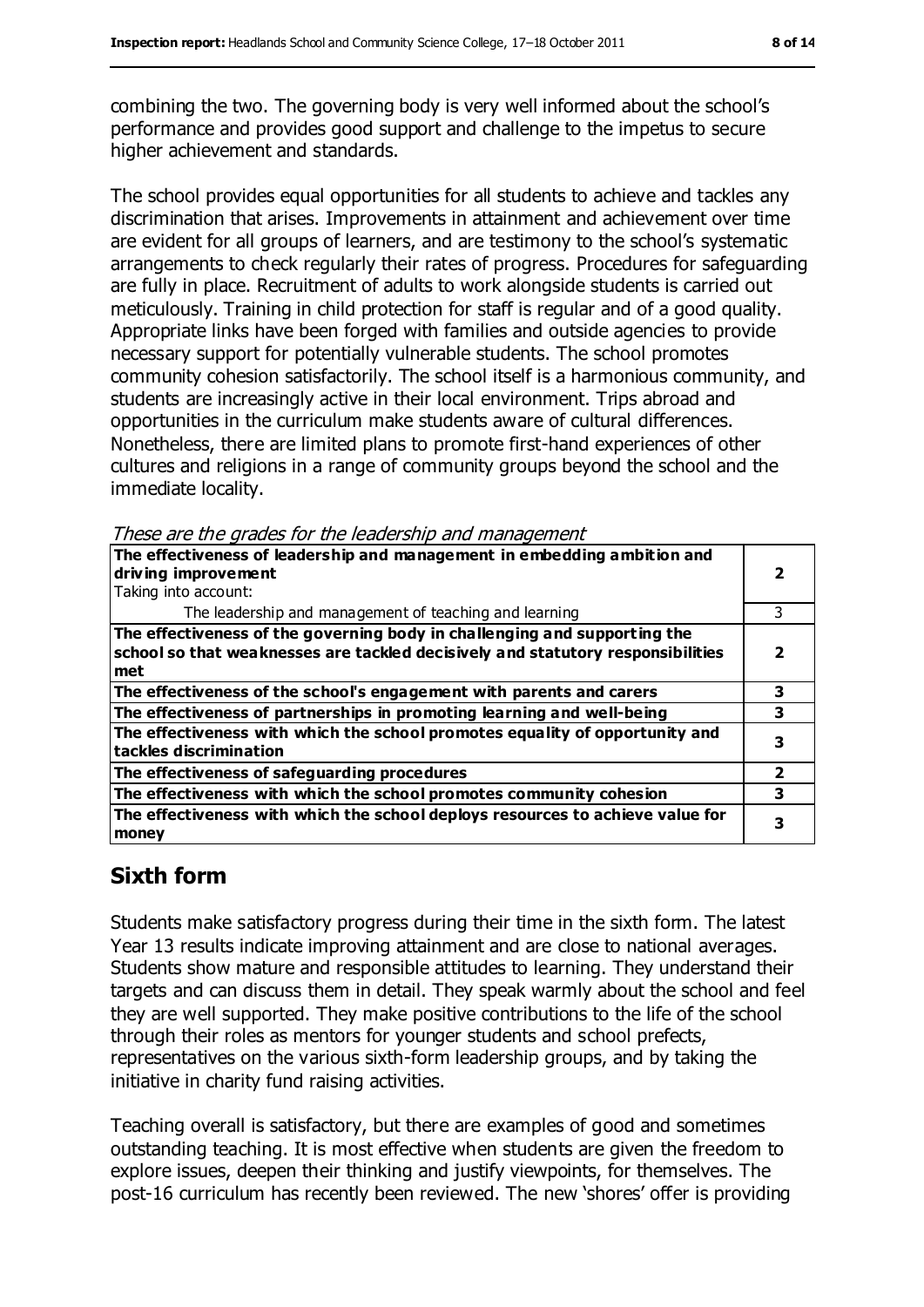an appropriate choice of traditional and applied GCE A-level and level 2 and 3 courses, in partnership with other local post-16 providers. Guidance on relevant sixth-form courses is good and resulting in improved retention and completion rates. Students receive unbiased and regular advice on their future career pathways which they appreciate. This ensures that a large proportion of Year 13 students progress to either further or higher education or employment.

Leadership and management of the sixth form are satisfactory. The sixth-form team of staff work well together, know their students, and are developing plans to improve their outcomes. To this extent, they recognise the importance of pinpointing earlier the underperformance of some students, and challenging more vigorously individual subjects to improve the impact of teaching on the quality of students' learning.

These are the grades for the sixth form

| Overall effectiveness of the sixth Form     |  |  |
|---------------------------------------------|--|--|
| Taking into account:                        |  |  |
| Outcomes for students in the sixth form     |  |  |
| The quality of provision in the sixth form  |  |  |
| Leadership and management of the sixth form |  |  |

#### **Views of parents and carers**

The questionnaires returned by a very low proportion of parents and carers indicate that most are satisfied with the education provided by the school. A number of returned questionnaires, however, indicate that some parents and carers do not think that the school deals effectively with unacceptable behaviour, takes sufficient account of their suggestions and concerns, or helps to them support their children's learning out of school. Inspectors looked closely at these issues. They were satisfied that the school manages unacceptable behaviour well, when it arises, seeks to act on parents and carers' views wherever appropriate, and makes suitable efforts to help families to support their children's learning beyond the school day.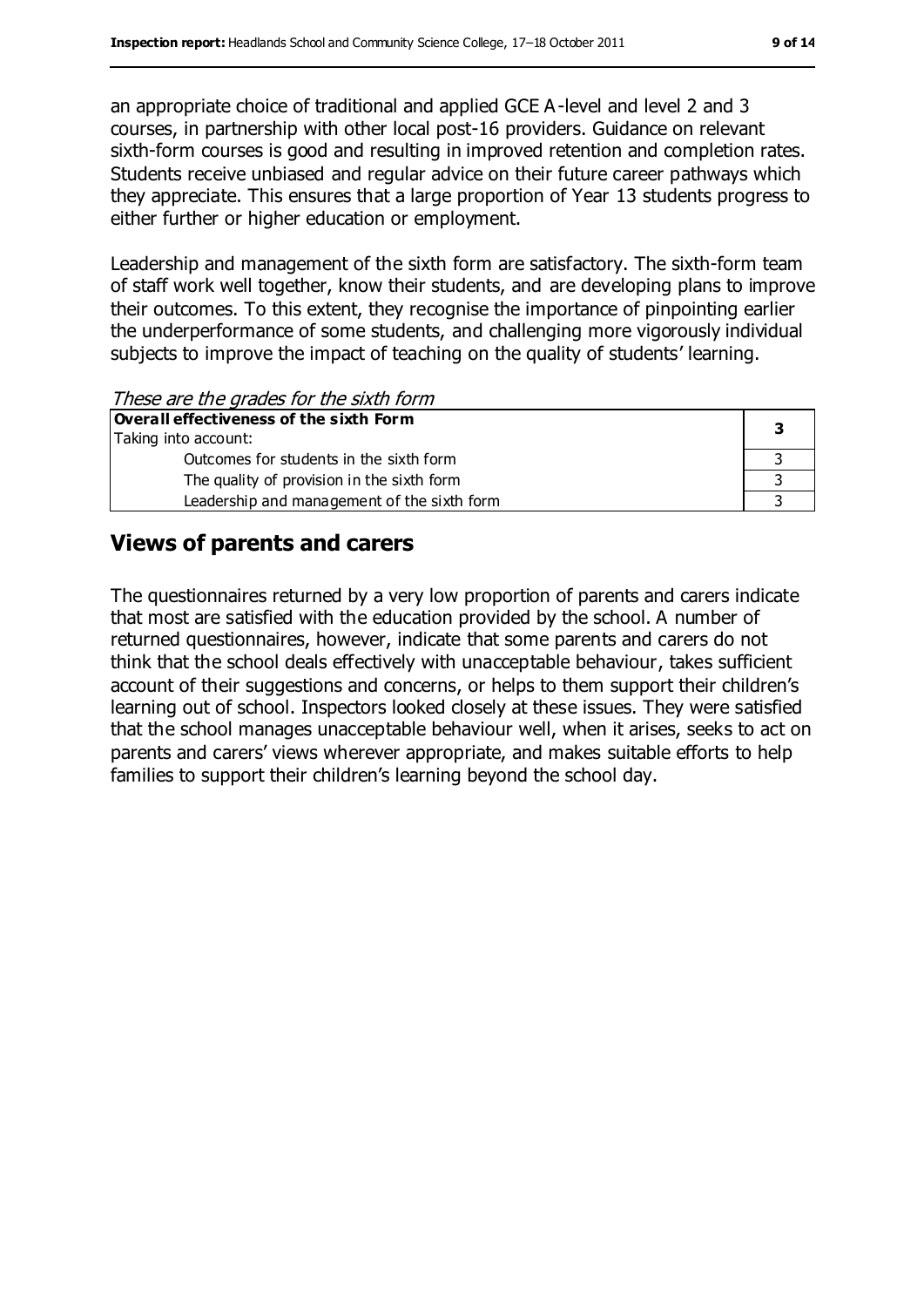## **Responses from parents and carers to Ofsted's questionnaire**

Ofsted invited all the registered parents and carers of pupils registered at Headlands School and Community Science College to complete a questionnaire about their views of the school.

In the questionnaire, parents and carers were asked to record how strongly they agreed with 13 statements about the school.

The inspection team received 73 completed questionnaires by the end of the on-site inspection. In total, there are 1,176 pupils registered at the school.

| <b>Statements</b>                                                                                                                                                                                                                                       | <b>Strongly</b><br>agree |               | Agree        |               | <b>Disagree</b> |                | <b>Strongly</b><br>disagree |                |
|---------------------------------------------------------------------------------------------------------------------------------------------------------------------------------------------------------------------------------------------------------|--------------------------|---------------|--------------|---------------|-----------------|----------------|-----------------------------|----------------|
|                                                                                                                                                                                                                                                         | <b>Total</b>             | $\frac{1}{2}$ | <b>Total</b> | $\frac{1}{2}$ | <b>Total</b>    | $\frac{1}{2}$  | <b>Total</b>                | $\frac{1}{2}$  |
| My child enjoys school                                                                                                                                                                                                                                  | 19                       | 26            | 41           | 56            | 11              | 15             | 1                           | $\mathbf{1}$   |
| The school keeps my child<br>safe                                                                                                                                                                                                                       | 17                       | 23            | 50           | 68            | 3               | $\overline{4}$ | $\mathbf 0$                 | $\mathbf 0$    |
| The school informs me<br>about my child's progress                                                                                                                                                                                                      | 14                       | 19            | 53           | 73            | $\overline{2}$  | 3              | $\mathbf{1}$                | $\mathbf{1}$   |
| My child is making enough<br>progress at this school                                                                                                                                                                                                    | 15                       | 21            | 47           | 64            | 8               | 11             | $\mathbf 0$                 | $\mathbf 0$    |
| The teaching is good at<br>this school                                                                                                                                                                                                                  | 12                       | 16            | 44           | 60            | $\overline{4}$  | 5              | $\mathbf{1}$                | $\mathbf{1}$   |
| The school helps me to<br>support my child's learning                                                                                                                                                                                                   | 11                       | 15            | 41           | 56            | 14              | 19             | $\mathbf 0$                 | $\mathbf 0$    |
| The school helps my child<br>to have a healthy lifestyle                                                                                                                                                                                                | 11                       | 15            | 44           | 60            | 9               | 12             | $\overline{2}$              | $\overline{3}$ |
| The school makes sure that<br>my child is well prepared<br>for the future (for example<br>changing year group,<br>changing school, and for<br>children who are finishing<br>school, entering further or<br>higher education, or<br>entering employment) | 15                       | 21            | 46           | 63            | 6               | 8              | $\mathbf{1}$                | $\mathbf{1}$   |
| The school meets my<br>child's particular needs                                                                                                                                                                                                         | 16                       | 22            | 43           | 59            | $\overline{7}$  | 10             | $\overline{2}$              | $\overline{3}$ |
| The school deals effectively<br>with unacceptable<br>behaviour                                                                                                                                                                                          | 16                       | 22            | 38           | 52            | 10              | 14             | 3                           | $\overline{4}$ |
| The school takes account<br>of my suggestions and<br>concerns                                                                                                                                                                                           | 10                       | 14            | 42           | 58            | $\overline{7}$  | 10             | 4                           | 5              |
| The school is led and<br>managed effectively                                                                                                                                                                                                            | 16                       | 22            | 49           | 67            | $\mathbf{1}$    | $\mathbf{1}$   | 3                           | 4              |
| Overall, I am happy with<br>my child's experience at<br>this school                                                                                                                                                                                     | 20                       | 27            | 41           | 56            | 4               | 5              | 3                           | 4              |

The table above summarises the responses that parents and carers made to each statement. The percentages indicate the proportion of parents and carers giving that response out of the total number of completed questionnaires. Where one or more parents and carers chose not to answer a particular question, the percentages will not add up to 100%.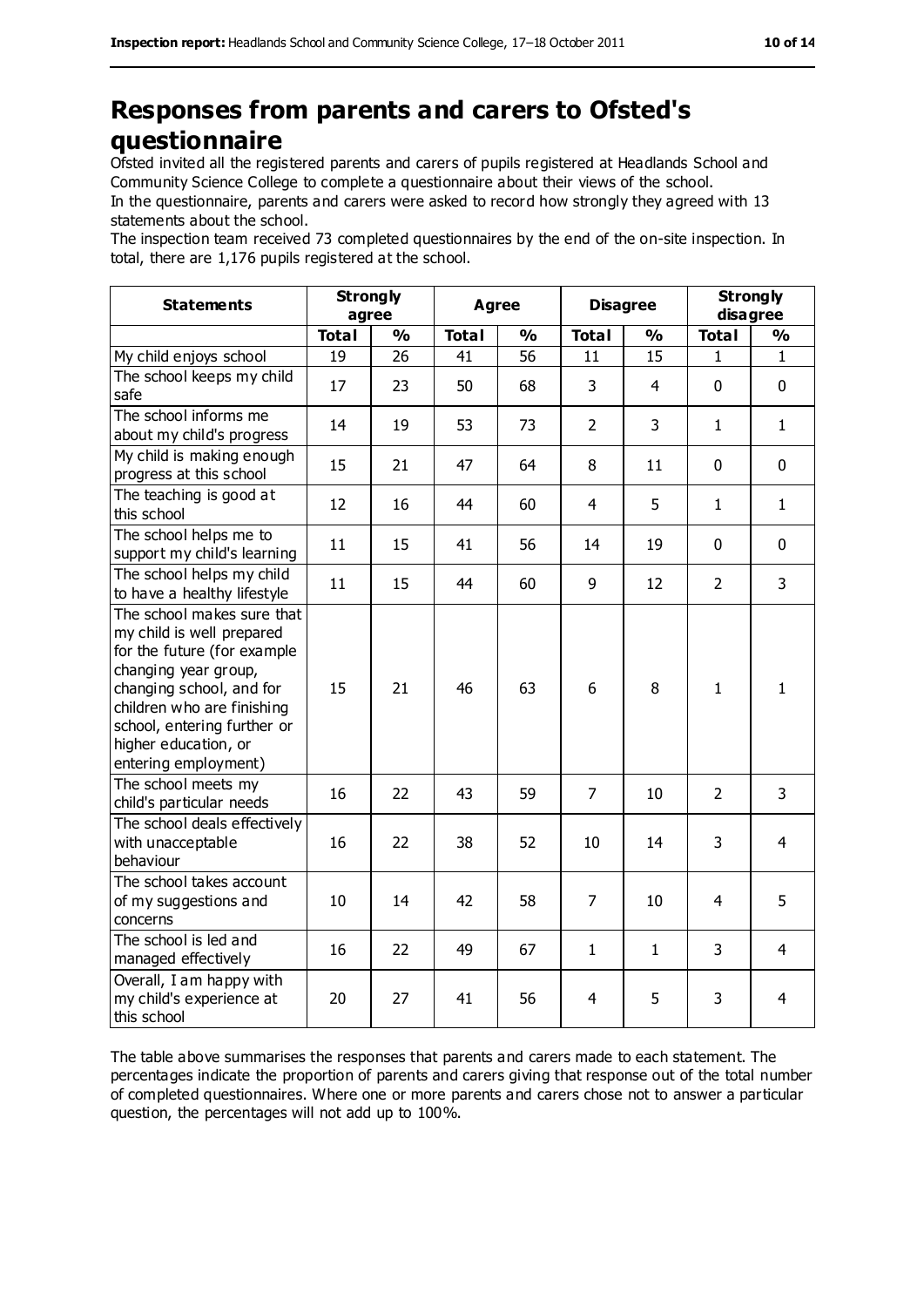## **Glossary**

#### **What inspection judgements mean**

| Grade   | <b>Judgement</b> | <b>Description</b>                                                                                                                                                                                                               |
|---------|------------------|----------------------------------------------------------------------------------------------------------------------------------------------------------------------------------------------------------------------------------|
| Grade 1 | Outstanding      | These features are highly effective. An outstanding<br>school provides exceptionally well for all its pupils'<br>needs.                                                                                                          |
| Grade 2 | Good             | These are very positive features of a school. A school<br>that is good is serving its pupils well.                                                                                                                               |
| Grade 3 | Satisfactory     | These features are of reasonable quality. A<br>satisfactory school is providing adequately for its<br>pupils.                                                                                                                    |
| Grade 4 | Inadequate       | These features are not of an acceptable standard. An<br>inadequate school needs to make significant<br>improvement in order to meet the needs of its pupils.<br>Ofsted inspectors will make further visits until it<br>improves. |

#### **Overall effectiveness of schools**

|                          | Overall effectiveness judgement (percentage of schools) |      |                     |                   |
|--------------------------|---------------------------------------------------------|------|---------------------|-------------------|
| <b>Type of</b><br>school | <b>Outstanding</b>                                      | Good | <b>Satisfactory</b> | <b>Inadequate</b> |
| Nursery schools          | 43                                                      | 47   | 10                  |                   |
| Primary schools          | 6                                                       | 46   | 42                  |                   |
| Secondary<br>schools     | 14                                                      | 36   | 41                  | 9                 |
| Sixth forms              | 15                                                      | 42   | 41                  | 3                 |
| Special schools          | 30                                                      | 48   | 19                  | 3                 |
| Pupil referral<br>units  | 14                                                      | 50   | 31                  |                   |
| All schools              | 10                                                      | 44   | 39                  |                   |

New school inspection arrangements were introduced on 1 September 2009. This means that inspectors now make some additional judgements that were not made previously.

The data in the table above is for the period 1 September 2010 to 08 April 2011 and are consistent with the latest published official statistics about maintained school inspection outcomes (see [www.ofsted.gov.uk\)](http://www.ofsted.gov.uk/).

The sample of schools inspected during 2010/11 was not representative of all schools nationally, as weaker schools are inspected more frequently than good or outstanding schools.

Percentages are rounded and do not always add exactly to 100. Sixth form figures reflect the judgements made for the overall effectiveness of the sixth form in secondary schools, special schools and pupil referral units.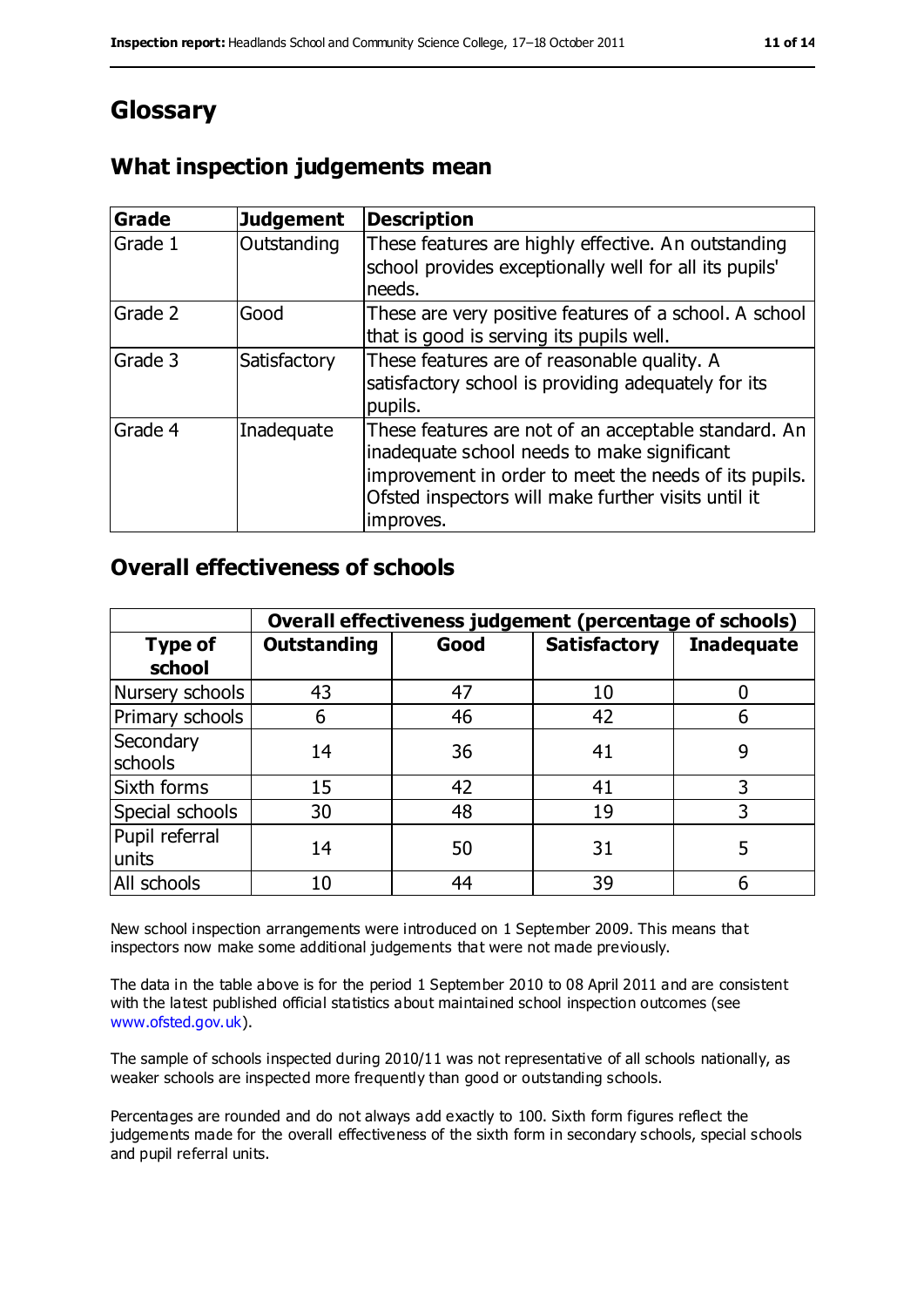# **Common terminology used by inspectors**

| Achievement:               | the progress and success of a pupil in their<br>learning, development or training.                                                                                                                                                                                                                                                |  |  |
|----------------------------|-----------------------------------------------------------------------------------------------------------------------------------------------------------------------------------------------------------------------------------------------------------------------------------------------------------------------------------|--|--|
| Attainment:                | the standard of the pupils' work shown by test<br>and examination results and in lessons.                                                                                                                                                                                                                                         |  |  |
| Capacity to improve:       | the proven ability of the school to continue<br>improving. Inspectors base this judgement on<br>what the school has accomplished so far and on<br>the quality of its systems to maintain<br>improvement.                                                                                                                          |  |  |
| Leadership and management: | the contribution of all the staff with<br>responsibilities, not just the headteacher, to<br>identifying priorities, directing and motivating staff<br>and running the school.                                                                                                                                                     |  |  |
| Learning:                  | how well pupils acquire knowledge, develop their<br>understanding, learn and practise skills and are<br>developing their competence as learners.                                                                                                                                                                                  |  |  |
| Overall effectiveness:     | inspectors form a judgement on a school's overall<br>effectiveness based on the findings from their<br>inspection of the school. The following<br>judgements, in particular, influence what the<br>overall effectiveness judgement will be.                                                                                       |  |  |
|                            | The school's capacity for sustained<br>improvement.<br>Outcomes for individuals and groups of<br>pupils.<br>$\blacksquare$ The quality of teaching.<br>The extent to which the curriculum meets<br>pupils' needs, including, where relevant,<br>through partnerships.<br>The effectiveness of care, guidance and<br>■<br>support. |  |  |
| Progress:                  | the rate at which pupils are learning in lessons<br>and over longer periods of time. It is often<br>measured by comparing the pupils' attainment at<br>the end of a key stage with their attainment when<br>they started.                                                                                                         |  |  |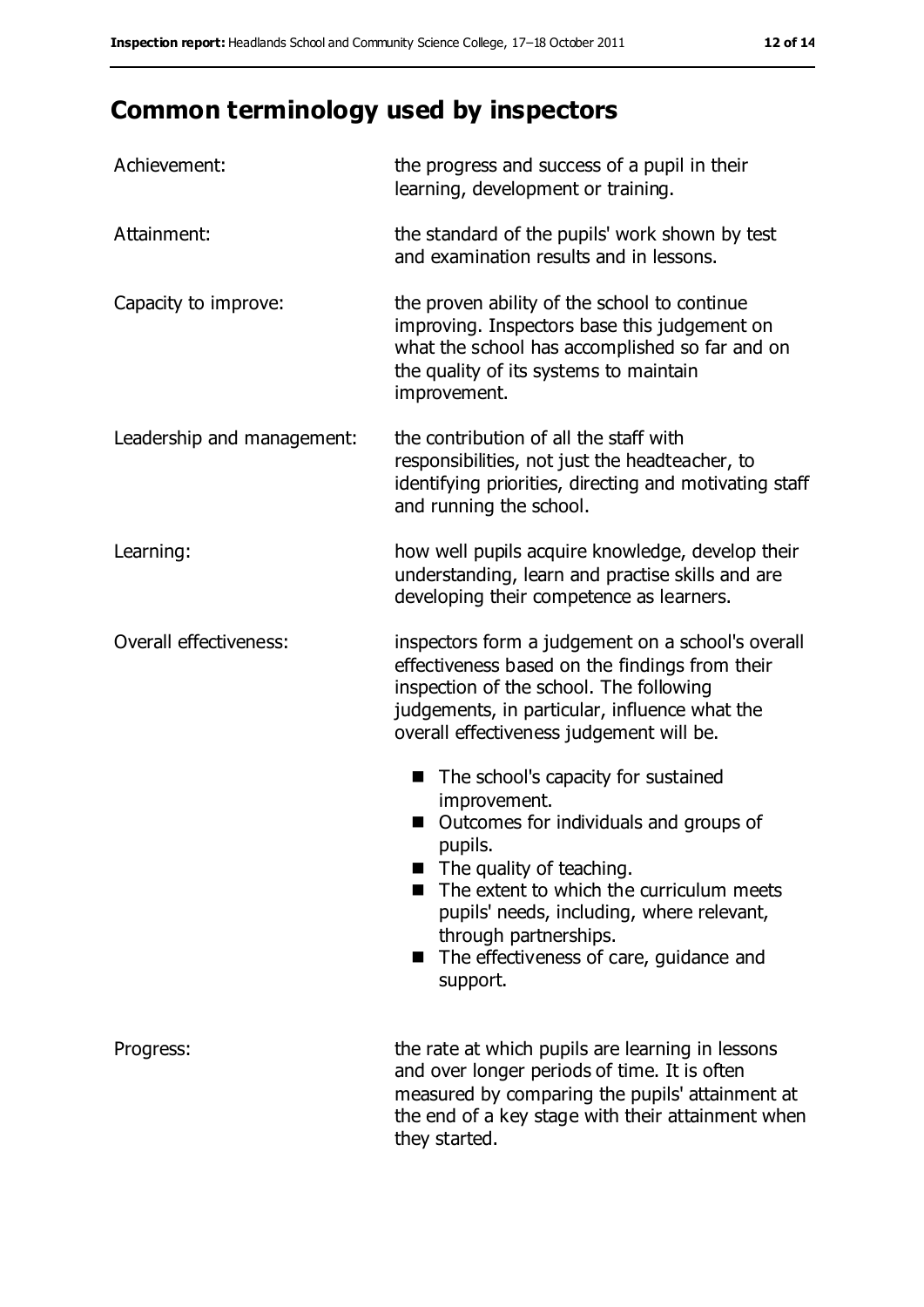#### **This letter is provided for the school, parents and carers to share with their children. It describes Ofsted's main findings from the inspection of their school.**



19 October 2011

Dear Students

#### **Inspection of Headlands School and Community Science College, Bridlington, YO16 6UR**

Inspectors enjoyed their visit to your school and would like to thank you for your contribution to the inspection. We judged Headlands to be a satisfactory school with some good features. You receive good care and guidance, and the school makes good arrangements to keep you all safe. As a result, most of you attend regularly and involve yourselves readily in the school's activities and local community's events. The achievement of students at the end of Year 11 is improving and is overall satisfactory. This is because teaching is satisfactory and the curriculum is matched to most of your needs. We do recognise, however, that recent changes in staffing in English may have affected some students' progress. Standards in English in the 2011 GCSE examinations were not as high as expected. We were pleased to see in lessons that achievement in English is picking up and is now satisfactory. We judged your behaviour to be also satisfactory and the large majority of those of you who completed the questionnaire agreed with this.

In order to improve the school further we have asked the headteacher to:

- raise standards and quicken the rate at which you make progress, especially in English, by ensuring that teachers spot underperformance sooner, and make certain that you all have time to put your improvement targets into practice
- $\blacksquare$  improve the quality of teaching by ensuring all lessons are motivating, involve you sooner in your learning, provide more time for you to work things out for yourselves and more feedback about how well you are doing and what you need to do next
- $\blacksquare$  enhance the curriculum by providing more opportunities for you to develop key skills in language, mathematics and ICT across all subjects, and additional time for physical education and sport for those students in Years 10 and 11 who, currently, have only one hour a week.

All of you can help by behaving well and taking an active part in all of your lessons.

Yours sincerely,

Andrew Swallow Lead inspector